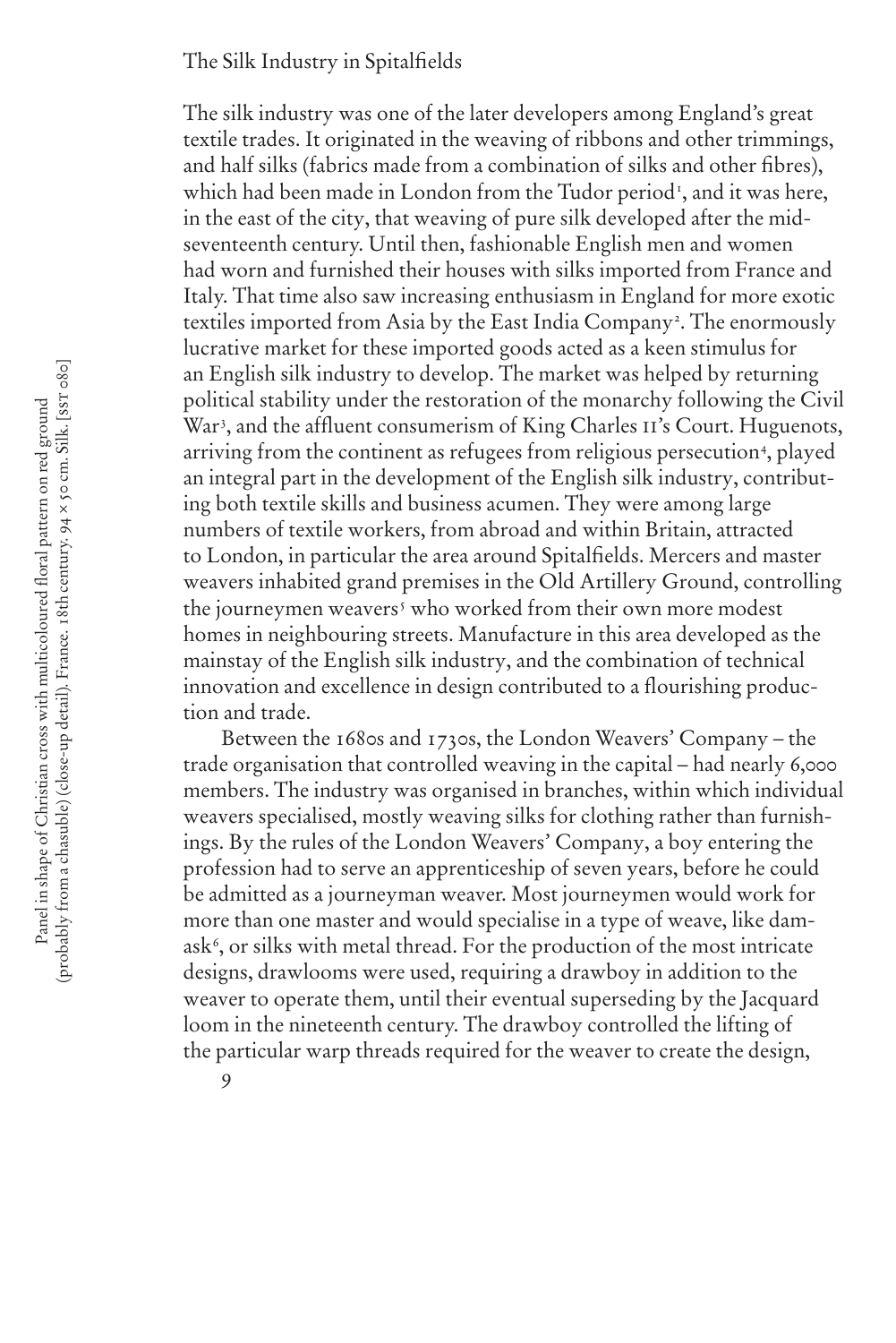and with this complicated procedure, less than a yard a day might be woven. This was in addition to the weeks it could have taken to mount (set up) the loom for the chosen design, all of this labour adding to the expense of the finished product. In 1765 *The Gazette and New Daily Advertiser* reported the words of a weaver: 'before his loom will be ready to weave in, it will be three, four or six weeks before it will be mounted, in all of which time he earns nothing but has the additional hardship of keeping his drawboy in pay and victuals'.

Both Francis Rybot and Nicholas Jourdain, the mercers who retailed silks from the shops above which they lived at 3 and 4 Raven Row (now 56 and 58 Artillery Lane, the buildings of Raven Row), also had experience as weavers, which was very unusual for the time. Rybot described himself on his trade card as 'Weaver and Mercer who makes and sells all sorts of rich brocaded silks…' (see image opposite). This background would certainly have been an asset in the understanding of their commercial trade. Typically, a mercer would give his order for a particular type and design of silk to a master weaver. Knowing his market, and the taste of his customers, he may have commissioned the original design himself, from a local pattern-drawer like Anna Maria Garthwaite. The job would have been allocated by the master weaver to a journeyman specialising in that particular type of silk, who would return the woven length when completed. The silk could be sold in London from the mercer's own premises, sent out of town, or exported to destinations across Northern Europe and America.

Silk was an intrinsically expensive commodity, and was not always produced for stock, but often to order, particularly if it incorporated gold or silver thread. The more expensive silks were also very exclusive. In a House of Commons Report of 1765 investigating the state of the industry, a weaver testified that normally, only a sufficient amount would be woven of a dress fabric in a particular pattern for four gowns. A woman's gown would take between nine and sixteen metres of material, in the standard width of a half-ell, which was the equivalent of about 50 cm. This was a relatively tiny amount in relation to the time and labour expended in preparing the individual design – whereby the point paper<sup>7</sup> had to be squared up for transferring the pattern – and the loom. A fashionable Englishwoman, having paid a very high price for her silk, would presumably appreciate the relative exclusivity of its pattern, knowing that she was unlikely to meet another woman dressed the same.

10 For much of the eighteenth century, the cut of garments changed relatively slowly, so the designs of the silks were an important indication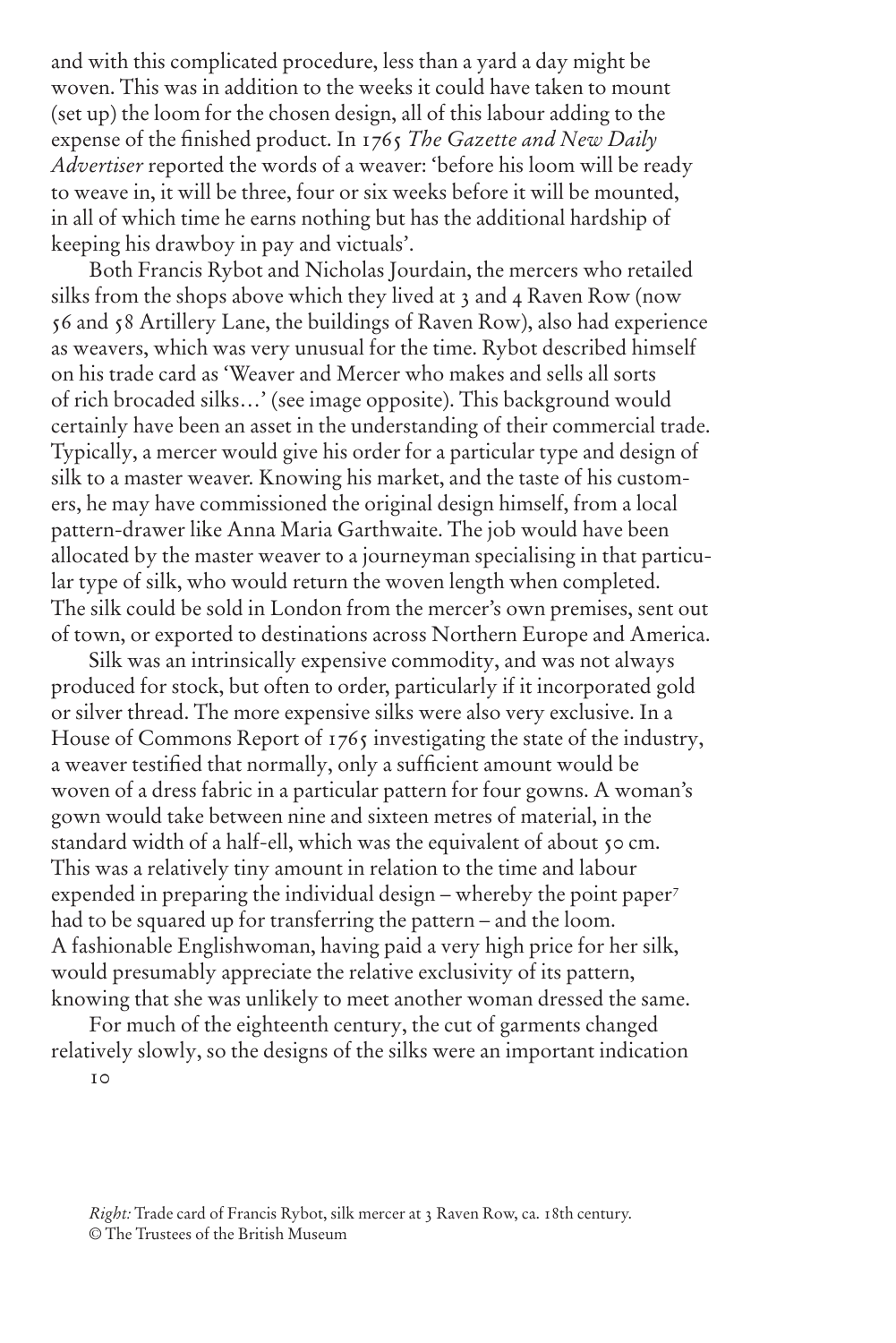$W_E$ . **AVER** and MERCER. the Cat, in Raven-Row, y further end of SmockAlley. Spittle Fields, LONDON. ahar & Sells all Sorts of Rich Brocades Silhs,<br>Dutch Genou and English Velvets Rich Damafks, [Armozeens. Mantuas. Padufoys. Ducapes. Strip'd Tobins &Cloud Flow.Water.& Rich Sattins. Luftrings. l'uwat<sup>4</sup>. Tabbys. Pelings. Black Silks. Brocaded Stripid & Plain Mefainetts. Drefdens Bumbazeens Worft.Damafks Strip.&Plain Rufiels. Hair Prunellas & Princes . Stuff ND. All. Merchants Captains & ett<br>Supplyd a the greatest Variety of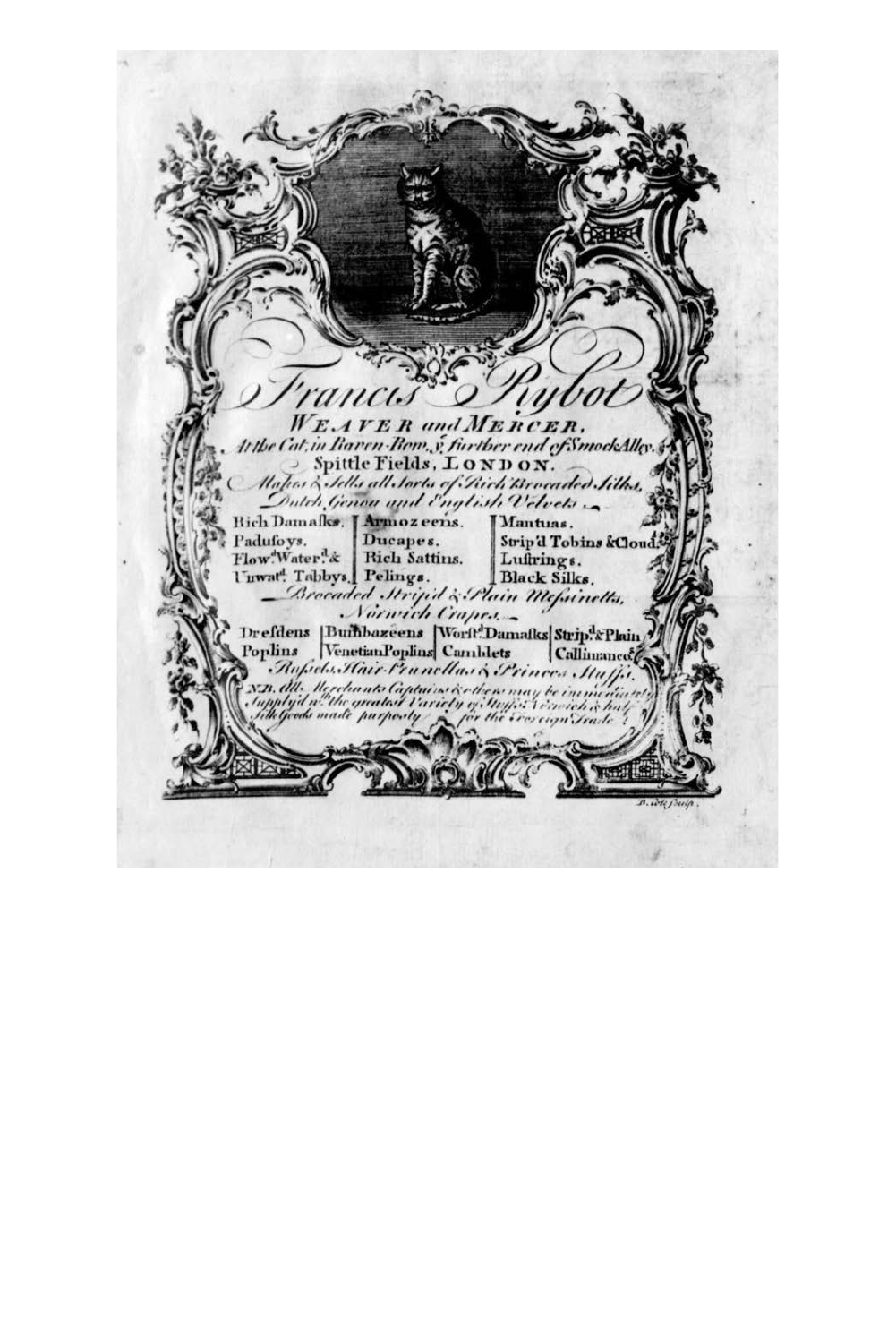of the wearer's style and knowledge of the latest fashion. The complex patterns and variety of surface effects in the silks were fully exploited in clothing for both men and women. Satins, damasks, lightweight taffetas treated to achieve a high lustre (known as lustrings, or lutestrings), the heavier paduasoys and gros de Tours, cut and uncut velvets and tissues (complex weaves) with different textures of gold and silver thread. All of these could be brocaded, or 'flowered', in brightly coloured silks or with more gold and silver for extra visual impact. Women's sack-back gowns with their pleated lengths of silk falling from the shoulders, and men's long waistcoats – often the focal points of their suits – allowed the intricate, balanced designs to be seen to full effect. The Spitalfields designers and weavers, and the mercers who commissioned them, had to keep up with changes in fashion and technical advances in France in order to earn a share of the market, but English silks came to develop their own individual style. At the wedding of King George ii's eldest son, the Prince of Wales in 1736, *The Gentleman's Magazine* noted that 'most of the rich clothes were the manufacture of England, and … the few which were French did not come up to these in richness, goodness or fancy'.

Benevolent state intervention on behalf of the English silk industry, together with powerful and sometimes violent lobbying by the weavers themselves, secured some important trade legislation to support this home market. In 1699 the importation of Indian silks had been prohibited, and in 1721 a prohibition on the use and wear of printed calico was passed and was enforced the following year. Brightly coloured and colourfast calico had been extremely popular at the beginning of the eighteenth century for dress and furnishings, and had provided serious competition to the silk and wool industries.

More significant legislation was introduced in the second half of the century. In 1766 a total prohibition on the import of foreign woven silks became law, although the many French silks that managed to reach English customers after this date are testimony to the ingenuity of smugglers. In 1773 the first Spitalfields Act was introduced. Under this legislation, rates of pay for particular classes of work were agreed by deputations of journeymen and masters, and then ratified by magistrates. Lists of prices were published to guarantee the agreed rates of pay. A series of these Acts were passed, and they helped to secure years of relative industrial peace.

This stability occurred despite changes in dress fashions, which provided the principal market for the Spitalfields weavers' and mercers' wares. Alongside the developing taste for Neoclassicism in other forms

12